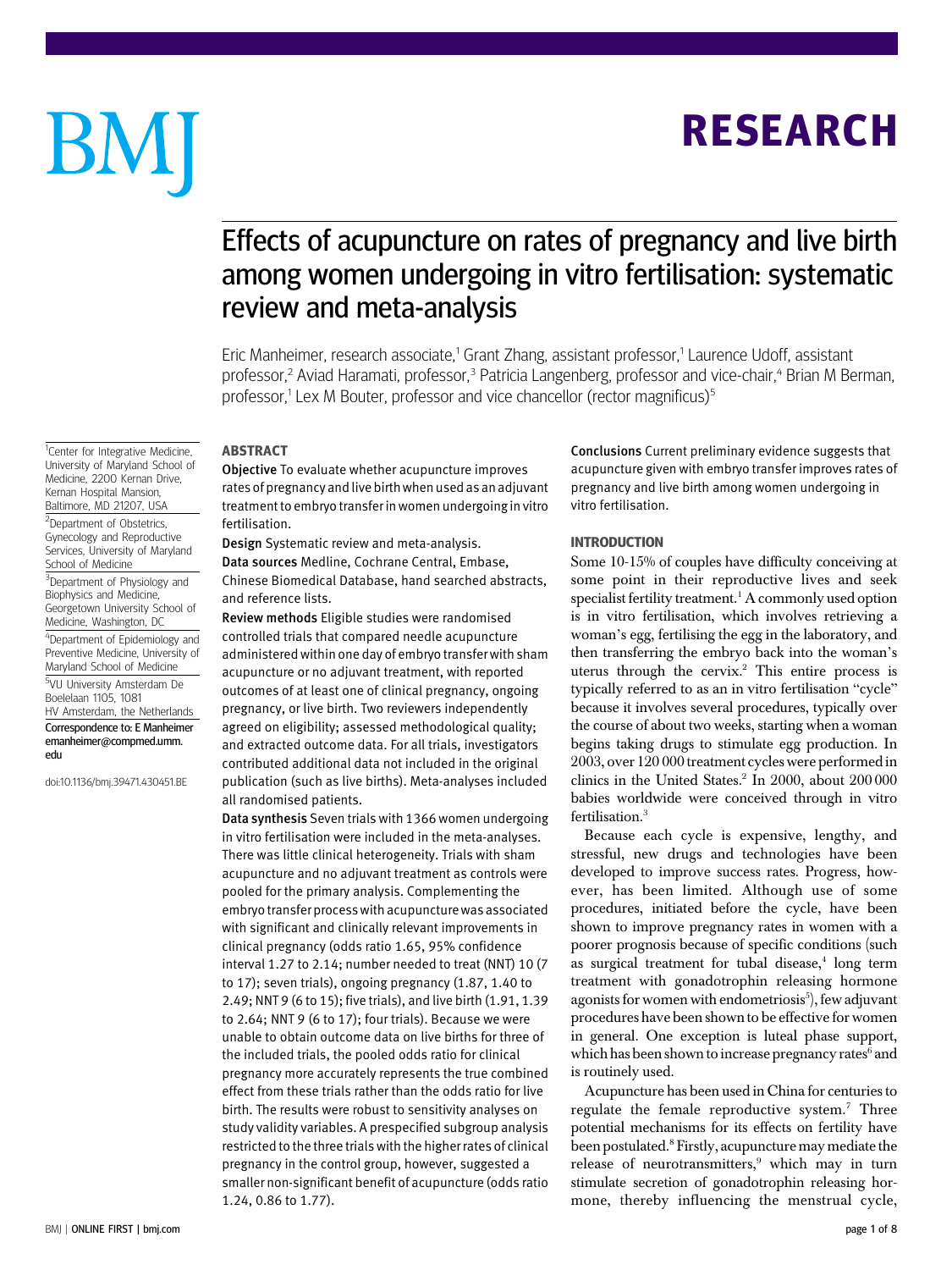ovulation, and fertility.10 Secondly, acupuncture may stimulate blood flow to the uterus by inhibiting uterine central sympathetic nerve activity.11 Thirdly, acupuncture may stimulate the production of endogenous opioids, which may inhibit the central nervous system outflow and the biological stress response.12

We conducted a systematic review and meta-analysis of randomised controlled trials to determine whether acupuncture given with embryo transfer improves the rates of pregnancy and live birth among women undergoing in vitro fertilisation.

#### **METHODS**

## Identification of studies

We searched the computerised databases Medline, Embase, Cochrane Central, and the Chinese Biomedical Database from inception to January 2007. We searched the following terms as free text terms and MeSH terms (shown in italics): (*acupuncture*; *acupuncture* therapy; auriculotherapy; electroacupuncture; Medicine, Oriental Traditional; Medicine, Chinese Traditional; moxibustion) and (reproductive techniques, assisted; fertilization in vitro; embryo transfer; oocytes; egg collection). We combined this search strategy with a methods filter for clinical trials.13

We also searched the proceedings of three major annual conferences on assisted reproduction technology for 2001-6: the American Society for Reproductive Medicine, the European Society for Human Reproduction and Embryology, and the Pacific Coast Reproductive Society. We also scanned reference lists of relevant publications.

Selection criteria, data extraction, and quality assessment We selected randomised controlled trials that compared acupuncture with sham acupuncture or no adjuvant treatment. Because we were evaluating acupuncture as a complement to embryo transfer, we considered only trials in which acupuncture was administered within one day of the procedure, with the objective of improving success rates. Trials that included intracytoplasmic injection of sperm as well as in vitro fertilisation were eligible. We excluded trials that evaluated acupuncture as an alternative to conventional analgesia for egg removal.

For trials to be eligible, we had to be able to extract data on at least one of the following outcomes, as recommended<sup>14-17</sup>: clinical pregnancy (that is, presence of at least one gestational sac or fetal heartbeat, confirmed by transvaginal ultrasound<sup>18</sup>), ongoing pregnancy (that is, pregnancy beyond 12 weeks of gestation, as confirmed by fetal heart activity on ultrasound), or live birth. We included cross over trials only if relevant outcome data from the first phase (that is, before the cross over occurred) were available.<sup>19</sup> We ignored any data after cross over occurred.

We included only trials in which acupuncture involved the insertion of needles into traditional meridian points. The needles could be inserted into tender points in addition to the traditional meridian points, and the needles could also be electrically stimulated. We excluded trials of dry needling or trigger point therapy. We also excluded trials of laser acupuncture and electro-acupuncture without needle insertion because most authorities believe acupuncture involves needle insertion.20

We imposed no restrictions on publication type (that is, either full article or abstract) or language of publication.

Two authors (EM and GZ) independently selected articles and extracted data, with disagreements resolved by discussion. We extracted data pertaining to quality of the methods, participants, interventions, and outcomes. Methodological quality of the trials was evaluated with the internal and external validity criteria from the checklist created by the Cochrane menstrual disorders and subfertility group.<sup>14</sup> We contacted corresponding authors with specific questions related to the design and outcomes of their trials and asked them to review the information we extracted from their trials and clarify any ambiguities.

#### Data synthesis and analysis

The measure of treatment effect was the pooled odds ratio of achieving a clinical pregnancy, ongoing pregnancy, or live birth for women in the acupuncture group compared with women in the control group. The odds ratio is the measure of choice for outcomes in subfertility trials because this measure is more likely to show homogeneity when control rates differ between trials.14 To allow for a more clinically relevant interpretation, however, we also calculated pooled rate differences between the acupuncture and control groups and convertedthese rate differencesto numbers needed to treat. For our meta-analyses, we used a random effects model because of the expected heterogeneity of the studies' protocols and settings.

All meta-analyses were based on the number of women randomised (rather than on the number of treatment attempts—that is, cycles of in vitro fertilisation) with the intention to treat approach to analysis.<sup>14 19</sup> We included randomised women who began the in vitro fertilisation process but did not complete the treatment (that is, had no embryo transfer) in the intention to treat meta-analyses.14-16 19 Although inclusion of women without an embryo transfer will tend to underestimate the effect of acupuncture,<sup>16</sup> it is the more conservative and appropriate analytical approach $14-16 19$  because it preserves the groups created by the randomisation and reduces the chance of atype I error.<sup>16</sup> All trials reported pregnancy outcomes resulting from a single cycle.

#### Subgroup analyses

To assess whether treatment effects varied with internal validity of studies we performed six subgroup analyses that evaluated whether any pooled results that were significant in analyses of all the trials remained significant when we restricted them to trials judged adequate on each of six internal validity components most commonly used for evaluating quality of randomised trials.21 These components, each evaluated with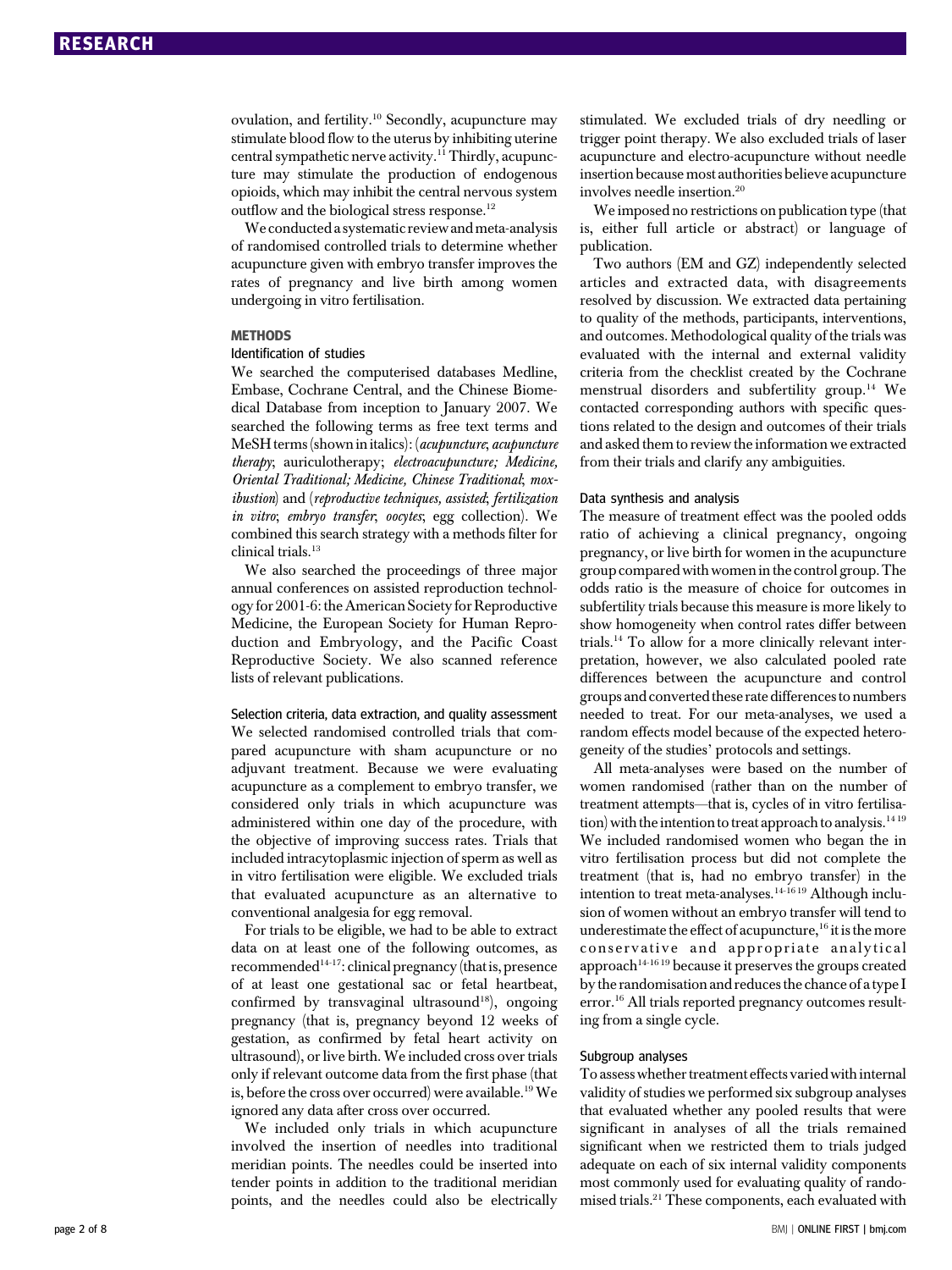a separate subgroup analysis (prespecified, except where indicated), were concealment of allocation of randomisation sequence, blinding of patients, blinding of physicians (post hoc analysis), loss to follow-up (withdrawal rate above or below 10% of the study population), intention to treat analysis, and generation of allocation sequence.

We evaluated heterogeneity using the  $I^2$  test,  $22$  which indicates the proportion of variability across trials not explained by chance alone. If the overall  $I^2$  value for all trials was reduced when we separated the trials into subgroups according to control with sham acupuncture and no adjuvant treatment, $22$  then we would use the subgroup results as primary. Otherwise the pooled results from all trials would be used for our primary analysis, but with the results from the two subgroups also presented. A priori, we would not expect important heterogeneity of results based on whether or not a sham acupuncture control group was used because all outcomes are entirely objective (that is, pregnancy and births), and unlikely to be largely affected by expectations and placebo effects.23-25



Fig 1 | Flow of studies through selection process

We assessed whether effects of acupuncture varied with three clinical characteristics that might influence success (prespecified, except where indicated): use of extra acupuncture sessions in addition to the sessions before and after the embryo transfer (yes/no) (post hoc analysis); eligibility restricted to women with good quality embryos (yes/no); and low versus high rates of clinical pregnancy in control groups (28% or more, the European average<sup>26</sup>). For the subgroup analyses on each of the dichotomised methodological and clinical variables, we also used a significance test, as described by Deeks et al,<sup>1927</sup> to investigate whether differences in effects of acupuncture between the two subgroups were significant. Subgroup analyses on various clinical characteristics related to the patient (age, cause of diagnosis, duration of infertility, number of previous attempts) were not possible because the trials included typical heterogeneous populations. Other factors (such as electrical stimulation and intracytoplasmic sperm injection) also could not be examined in subgroup analyses because there was little or no heterogeneity across the trials on these factors.

As a sensitivity analysis, we evaluated whether the overall conclusions were affected if we excluded reports published only as abstracts. In addition, in one trial group assignment was unavailable for four randomised patients, none of whom completed the treatment (that is, no embryo transfer).<sup>w3</sup> For our main analysis, we allocated two to the acupuncture group and two to the no adjuvant treatment group. In a posthoc sensitivity analyses, we assumed all four were randomised to the acupuncture group.

#### **RESIII TS**

.........<br>Figure 1 shows details of the selection process. Seven randomised controlled trials with a total of 1366 participants met inclusion criteria (table).<sup>w1-w7</sup> All trials were published in English since 2002, and conducted in four different Western countries. Four were published as full reports<sup>w2 w4 w6 w7</sup> and three as abstracts, w<sup>1 w3 w5</sup> in two of the leading reproductive medicine journals. We obtained unpublished methodological information for all seven and unpublished outcome data on live births for three. $w_2$  w<sub>4</sub> w<sub>5</sub>

All seven trials used a pragmatic design,<sup>17</sup> including typical clinical populations and using typical interventions before and after randomisation. All included a broad selection of women undergoing in vitro fertilisation, with a wide range of ages, diagnostic categories of infertility, durations of infertility, and numbers of previous treatment cycles. The only difference in the inclusion criteria was that two trials  $\mathbf{w}^{4}$  w<sup>5</sup> included only women with good quality embryos whereas the five others included women with embryos of varying quality. All trials reported use of intracytoplasmic sperm injection for some women.<sup>w1-w7</sup>

The timing of the acupuncture sessions relative to embryo transfer differed somewhat among trials (table). In all trials, however, women received acupuncture immediately before or immediately after the embryo transfer.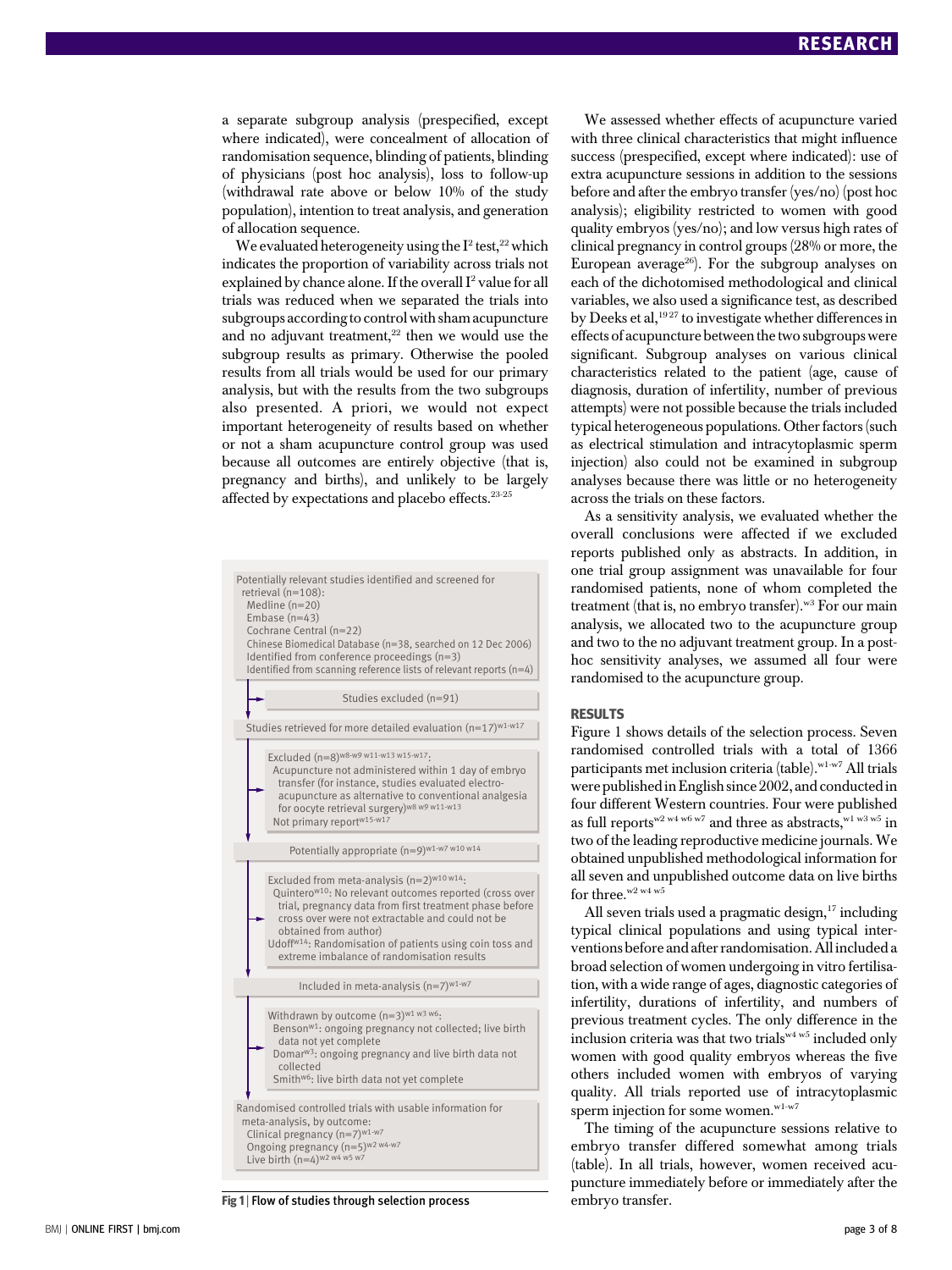| Study                     | No randomised | <b>Acupuncture sessions</b>                                                                                                                                                      | Control*                                                                                                               | Allocation<br>sequence<br>generation | Allocation<br>concealment | <b>Baseline</b><br>comparability† |
|---------------------------|---------------|----------------------------------------------------------------------------------------------------------------------------------------------------------------------------------|------------------------------------------------------------------------------------------------------------------------|--------------------------------------|---------------------------|-----------------------------------|
| Benson <sup>w1</sup>      | 103           | Two sessions: one 25 minutes before transfer<br>and one immediately after $(n=53)$ <sup><math>\ddagger</math></sup>                                                              | No adjuvant treatment (n=50)§                                                                                          | Adequate                             | Inadequate                | Age only                          |
| Dieterle <sup>w2</sup>    | 225           | Two sessions: one immediately after transfer<br>and one $3$ days after (n= $116$ )                                                                                               | Needle acupuncture, with needles<br>inserted in real acupuncture points not<br>expected to influence fertility (n=109) | Adequate                             | Adequate                  | Adequate                          |
| Domar <sup>w3</sup>       | 150           | Two sessions: one 25 min before transfer and<br>one immediately after (n=81¶)                                                                                                    | No adjuvant treatment (women lay<br>quietly for same time as those in that<br>intervention group) $(n=69)$             | Adequate                             | Adequate                  | Age only                          |
| Paulus <sup>w4</sup>      | 160           | Two sessions: one 25 min before transfer and<br>one immediately after (n=80)                                                                                                     | No adjuvant treatment (n=80)                                                                                           | Adequate                             | Adequate                  | Adequate                          |
| Paulus 2003 <sup>w5</sup> | 200           | Two sessions: one 25 min before transfer and<br>one immediately after (n=100)                                                                                                    | Sham needles on real acupuncture<br>points did not penetrate skin (n=100)                                              | Adequate                             | Adequate                  | Adequate                          |
| Smith 2006 <sup>w6</sup>  | 228           | Three sessions: day 9 of stimulating injections,<br>25 min before embryo transfer, and<br>immediately after (n=110)                                                              | Sham needles placed close to, but not<br>on, real acupuncture points did not<br>penetrate skin, (n=118)                | Adequate                             | Adequate                  | Adequate                          |
| Westergaard <sup>w7</sup> | 300           | Group 1: one session 25 min before transfer<br>and one after (n=100); group 2: same as group<br>one, but one additional acupuncture session<br>two days after transfer (n=100)** | No adjuvant treatment (n=100)                                                                                          | Adequate                             | Adequate++                | Adequate                          |

Characteristics of included trials in meta-analysis of studies on acupuncture and in vitro fertilisation

\*For all sham controlled trials, sham acupuncture procedure was given on same schedule as that used in true acupuncture group.

†Trials judged to have adequate baseline comparability if groups created by randomisation were comparable at baseline on both age and prognostic factors related to conception. Two<br>trials<sup>w1 w3</sup> reported only that age of gr

‡In addition to needle acupuncture intervention group, this trialw1 also included laser acupuncture intervention group (n=53); data from laser acupuncture group excluded because we considered only needle acupuncture as an eligible test intervention.

§Two additional control groups (sham laser and relaxation) excluded from meta-analysis.

¶Of 150 patients randomised, group assignment was unavailable for four. For our main analysis, for which we assumed numbers randomised as shown in table, we allocated two to acupuncture group and two to no adjuvant treatment control.

\*\*Acupuncture groups one and two combined for meta-analysis.<sup>50</sup>

††Randomised treatment assignments placed in sealed, opaque envelopes, which were shuffled and deposited in cardboard box, from which each patient selected only one. Procedure handled by independent nurse not responsible for obtaining information about patients and enrolling them. Although the envelopes were not sequentially numbered, we considered safeguards used in process to have provided adequate assurance of allocation concealment.

> In all trials, the acupuncture protocol and selection of acupuncture points was designed for the sole purpose of improving rates of pregnancy. All trials used a fixed selection of acupuncture points for all patients for the sessions before and after embryo transfer. The fixed selection of points for these sessions was similar in all but one trial, $x^2$  and the points selected were largely based on the points selected in the first published trial that evaluated acupuncture as an adjuvant to embryo transfer.w4 Three trials also included one extra acupuncture session, in addition to the sessions before and after the embryo transfer.<sup>w2 w6 w7</sup> Six trials used ear acupuncture as a supplement to body acupuncture, $w_1-w_6$ and one of these stimulated the true and sham ear acupuncture points using a Chinese herb rather than a needle.w2

In all the trials the acupuncture sessions lasted 25-30 minutes. Five trials reported that the "de qi" needling sensation was sought,  $x^2 \times 4 \times 7$  whereas the two others did not report on de qi.<sup>w1 w3</sup> No trial used electroacupuncture.

For all trials, there were no significant differences between the randomised groups in the mean numbers of embryos transferred.

#### Methodological quality of included studies

The trials generally had high internal validity, in terms of randomisation procedures (table) and follow-up of participants. For all trials but two,  $w^2 w^3$  investigators confirmed no losses to follow-up (which is usual for in vitro fertilisation cycles<sup>28</sup>). For one of the two trials with drop outs, $x^2$  these were limited to two women in the sham group with ongoing pregnancies, both of whom we assumed to have had live births. <sup>17</sup> In two other trials,  $w_0$  w<sup>6 w7</sup> some randomised women began the in vitro fertilisation process but did not complete the treatment (that is, no embryo transfer); however, as noted, these women were still included in the meta-analyses.

Three of the trials used a sham acupuncture control,<sup>w2 w5 w6</sup> with one trial<sup>w2</sup> using needles that penetrated the skin at acupuncture points selected not to influence fertility<sup>2930</sup> and two<sup>w5 w6</sup> using non-penetrating sham needles. For the four other trials,  $W1 W3 W4 W7$ women in the control group received no adjuvant treatment (table).

Six trials<sup>w1-w4 w6 w7</sup> reported their source of funding: three were funded by the in vitro fertilisation clinic, w<sup>1 w2 w4</sup> one by government support,<sup>w7</sup> one jointly by clinic and university support, $w_6$  and one by a company that manufactures fertility drugs.<sup>w3</sup> Four trials did not report on calculation of sample size.<sup>w1 w3-w5</sup>

#### Efficacy analysis

Our primary analysis is based on results from all included trials because dividing trials according to control group (sham acupuncture and no adjuvant care) increased, rather than reduced, heterogeneity. Embryo transfer with acupuncture was associated with a higher pooled odds for clinical pregnancy (1.65, 95% confidence interval 1.27 to 2.14), ongoing pregnancy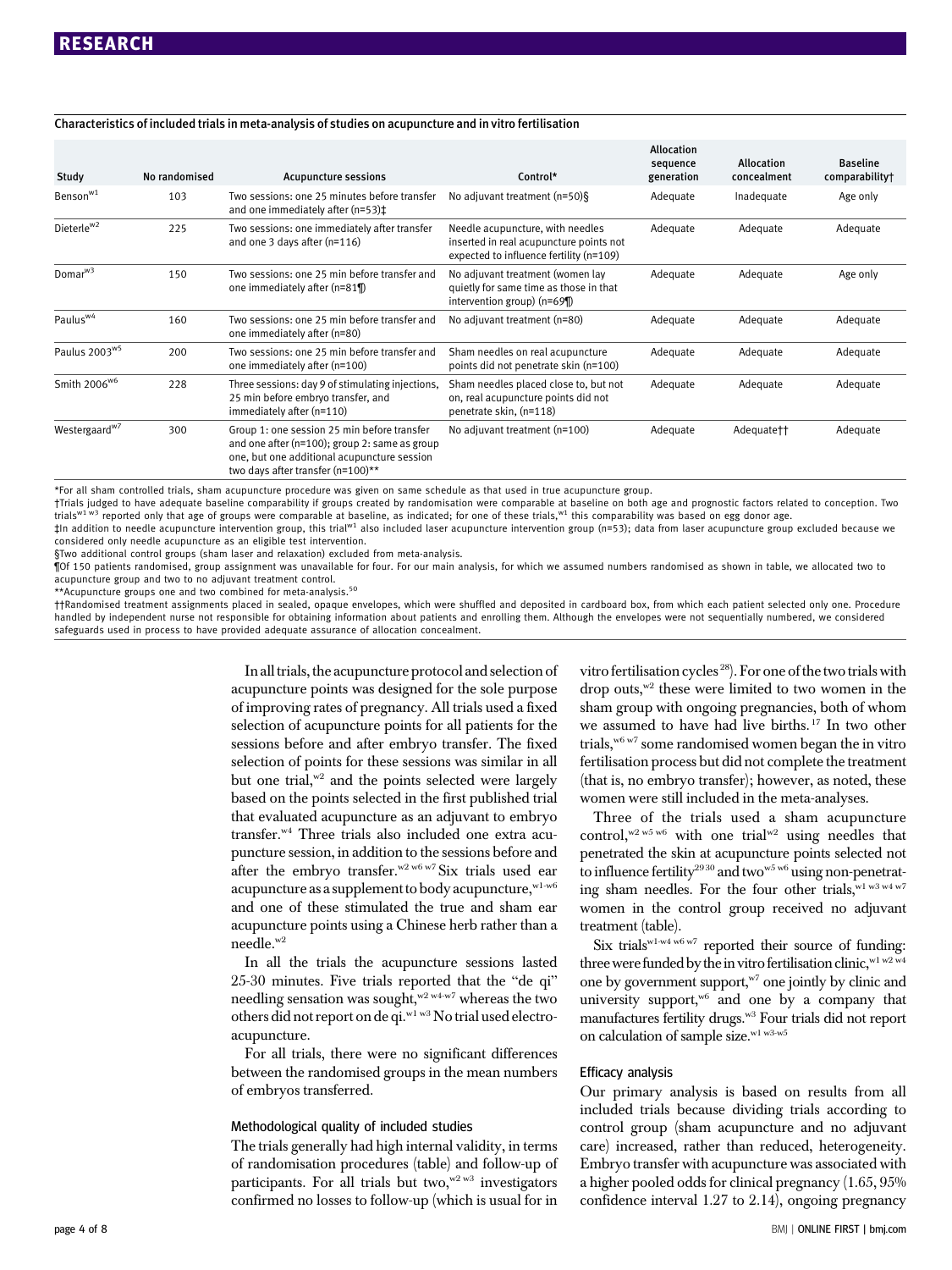(1.87, 1.40 to 2.49), and live birth (1.91, 1.39 to 2.64) (fig 2). The pooled rate differences were 0.11 (0.06 to 0.16) for clinical pregnancy, 0.12 (0.07 to 0.17) for ongoing pregnancy, and 0.12 (0.06 to 0.18) for live birth. The numbers needed to treat (rounded up to the next whole number, as recommended<sup>31</sup>) were 10 (7 to 17) for clinical pregnancy, 9 (6 to 15) for ongoing pregnancy, and 9 (6 to 17) for live birth. For the clinical pregnancy outcome,  $I^2$  values were 16% and 4% for the odds ratio and rate difference effect measures, respectively. All of the heterogeneity was caused by a single trial, $^{w3}$  which reported only the clinical pregnancy outcome.

Of the nine subgroup analyses (seven prespecified) on clinical and methodological variables, only the subgroup analysis on the rates of clinical pregnancy in the control group showed a significant effect modification (P=0.04). Restriction to the three trials with the higher rates of clinical pregnancy in the control group suggested a smaller non-significant benefit of acupuncture (odds ratio 1.24, 0.86 to 1.77). No other subgroup restriction resulted in a change to a non-significant effect.

There were no significant adverse effects of acupuncture reported in the two trials that reported on this outcome.<sup>w2 w6</sup>

Although still somewhat preliminary, this review suggests that acupuncture given with embryo transfer improves rates of pregnancy and live birth among women undergoing in vitro fertilisation. The strengths of this review include the number of trials and their relatively large sample sizes; pooled odds ratiosthat are highly significant and clinically important; fairly consistent effect sizes across trials; homogeneity of the acupuncture protocols; use of objective and clinically relevant outcomes; adherence to the intention to treat approach for all meta-analyses; and overall high validity of the trials, as well as robustness of the results to sensitivity analyses on the effects of study validity variables. Because we obtained additional information for all of the trials, the review extends beyond the individual trial publications. For example, we included outcome data on live births from three trials, none of which had those data available when the studies were published.

Methodological strengths and limitations of included trials The included trials generally had sound methods. Although some used suboptimal methods of concealment of allocation to treatment, blinding,<sup>2930</sup> and intention to treat analyses,<sup>28</sup> the designs were adequate overall, and any minor design concerns would not be expected to result in a substantial risk of bias. In terms of randomisation, six out of the seven trials<sup>w2-w7</sup> used an allocation procedure that would be considered as concealed.<sup>14 32</sup> Four of these six trials,  $x^{2}$  w<sup>3</sup> w<sup>6 w7</sup> however, concealed allocation by using sealed envelopes managed by clinical investigators. This is not ideal because of the greater potential for subversion and errors than use of off site treatment allocation.<sup>33</sup>

As for blinding, three trials<sup>w2 w5 w6</sup> used a sham control and four<sup>w3 w4 w7</sup> did not blind women to treatment assignment. The necessity to blind participants, however, is arguable when the outcomes are entirely objective (that is, pregnancy and birth), such as in these trials.24 It seems unlikely that a woman's knowledge of whether or not she was receiving acupuncture would affect her ability to become pregnant. If the increases in pregnancies in this metaanalysis were due to expectation or placebo effects, then we would also have expected to see a smaller or no effect of acupuncture relative to sham treatment. The effects of acupuncture, however, were the same, regardless of whether acupuncture was compared with sham or no treatment. In addition, an indirect comparison of the proportions of pregnancies pooled from each of the two control arms did not indicate that women allocated to sham acupuncture were more likely to get pregnant compared with women in the no treatment control groups. This indirect comparison is of limited value, however, because it does not maintain the randomisation and therefore has all the limitations of observational data.

A recent methodological study compared the placebo effects of sham acupuncture with the placebo effects of oral pills and showed that patients receiving sham acupuncture can report significantly greater decreases in pain and severity of symptoms than patients receiving oral placebo pills.<sup>25</sup> While this study found that acupuncture can have an enhanced placebo effect for subjective outcomes, it also found that the placebo effects (of both the sham acupuncture and oral placebo pills) were irrelevant for entirely objective outcomes. Irrelevance of shams for objective outcomes is also supported by recent meta-epidemiological data, which suggest that failure to double blind is associated with exaggerated treatment estimates, but only for trials with subjective outcomes.<sup>23</sup> Finally, a systematic review has also shown that a placebo can result in a benefit over a "no treatment" control in studies with subjective outcomes such as pain, but that the placebo has no significant effect in studies with objective or binary outcomes.<sup>34</sup>

Blinding of physicians performing the embryo transfer is another potential source of bias (performance bias), and three of the seven included trials did not blind the physicians.<sup>w1 w6 w7</sup> Considering the cost of embryo transfer and the importance of successful transfers to maintaining high pregnancy rates at clinics, we think that physicians would be motivated primarily to perform a successful procedure for all patients, rather than to show that acupuncture, a non-proprietary treatment, is an effective adjuvant procedure. In subfertility trials in general, where outcomes are entirely objective, blinding of either patients or physicians is "infrequently attempted,"<sup>17</sup> and such blinding components are not always considered as critical elements related to the evaluation of risk of bias.35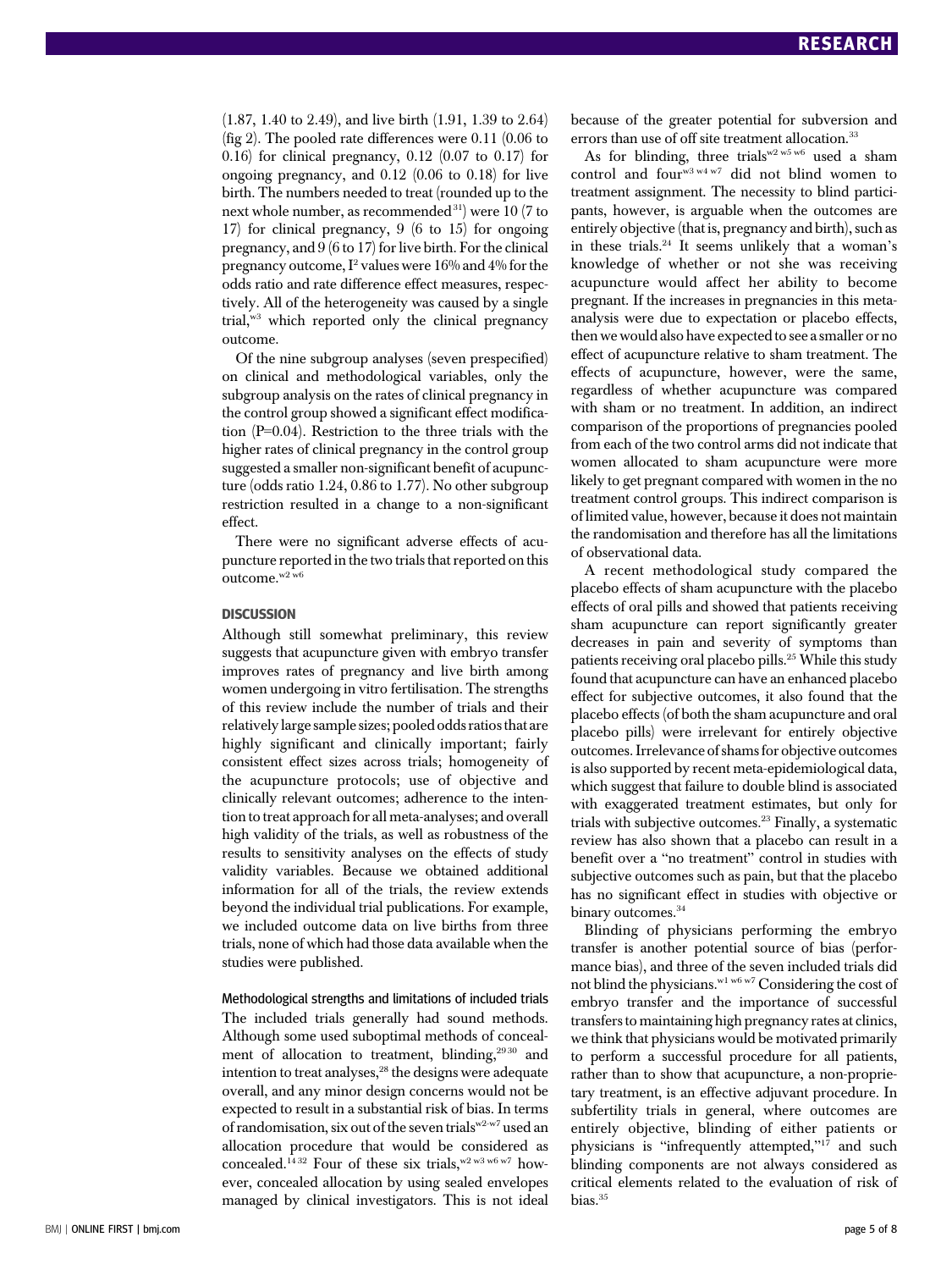For all trials but one, $^{w3}$  the data were reported in sufficient detail to allow us to conduct full intention to treat analyses for clinical pregnancies. For one other trial,<sup>w7</sup> intention to treat analyses were not used in the analysis for publication, but we could extract the relevant data for our meta-analysis. In this trial,<sup>w7</sup> the patients were randomised too early (at the point of oocyte retrieval), resulting in some women who did not undergo embryo transfer because they had a failure of fertilisation or poor embryo development. These women were excluded from the investigators' analyses, but we included them in our meta-analysis.

Limitations of the systematic review and meta-analysis Limitations of the meta-analysis include heterogeneity of baseline rates across trials, as well as the potential for publication and orientation biases.<sup>36</sup> Substantial heterogeneity of baseline rates is indicated by the fact that the rates of pregnancy in the control group differed across trials by a factor of three. This heterogeneity is probably not caused by differential selection of patients acrosstrials because eachtrial was pragmatic,including typical clinic patients with minimal inclusion or exclusion criteria applied. Also, the mean age of the women, an important predictive prognostic variable,<sup>17</sup> was similar across trials, although one abstract did not report mean age.<sup>w1</sup> While distribution of other factors —such as diagnostic category of infertility, fertilisation procedure (in vitro fertilisation or intracytoplasmic sperm injection), and number of previous cycles varied somewhat across trials, as expected by chance, such factors have not been shown to be strong predictors of pregnancy rates $17$  and none of these factors seemed to correlate well with the variability in baseline rate. The heterogeneity in baseline rate might more likely be explained by geographical differences in the nature of the typical in vitro fertilisation procedures used. For example, different countries have different regulations for the maximum number of embryos that can be transferred<sup>132637</sup> and the legality of selecting only high quality embryos,<sup>1537</sup> and these regulations influence success rates (as well as the rates of multiple pregnancy).<sup>13738</sup> In this review, the country of the trial seemed to be a determinant of the success rates of pregnancy in the control group.<sup>33738</sup> Because of the heterogeneity in baseline rate, the pooled estimates should be interpreted with caution and might not be directly applicable to any specific clinical population. We pooled the studies'results because of the consistent effect of acupuncture across trials (with one exceptionw3) on both the odds ratio and rate difference measures, as well as because of the relative homogeneity of the interventions.

As with any systematic review, we cannot exclude the possibility that publication bias might have affected our results. Although we conducted extensive searches to identify relevant studies and funnel plots did not suggest that there were small studies with negative results that were unpublished or not identified, we cannot rule out publication bias and this must be acknowledged as a potential limitation.

Another limitation is the possibility of "hypothesis" or "orientation" bias, which has been described as a type of interpretive bias $36$  in which the orientation or enthusiasm of the investigator for a treatment can be an unintentional determinant of a study's results.36 The nature of this research<sup>36</sup> might have increased the investigators' enthusiasm or conviction of the benefits of the treatments investigated. On the other hand, a primary reason for orientation bias is widely acknowledged to be competing financial interests,  $3639$  and as acupuncture is a non-proprietary treatment these might be reduced. We cannot exclude an effect, however, because if acupuncture were included as an adjuvant to in vitro fertilisation, clinics would be able to charge extra for acupuncture and thereby increase profits. While orientation bias cannot be excluded, the potential for such bias is also likely to be minimised in these trials because of the objective outcome measures and the methodologically sound study designs.

A final potential limitation is the inclusion of three studies presented only as abstracts, w<sub>1</sub> w<sub>3</sub> w<sub>5</sub> which may reflect premature analyses that were not peer reviewed. The corresponding authors, however, provided extensive additional information about their methods and results, beyond what was presented in the three abstracts, which increases our confidence in these studies.

#### Clinical implications

The odds ratio of 1.65 suggests that acupuncture increased the odds of clinical pregnancy by 65% compared with the control groups. It is important to note, however, that the odds ratio significantly overestimates the rate ratio in this context, in which the event (pregnancy) is relatively frequent. In absolute terms, the number needed to treat was 10, suggesting that 10 patients would need to be treated with acupuncture to bring about one additional clinical pregnancy. These are clinically relevant benefits.<sup>16</sup>The subgroup analysis restricted to three trials with the higher pregnancy rates at baseline<sup>w1 w3 w5</sup> suggested a smaller non-significant benefit of acupuncture. A possible explanation for this non-significant finding is that in in vitro fertilisation settings, where the baseline pregnancy rates are already high, the relative added value of additional cointerventions, such as acupuncture, may be reduced. The dependency of the magnitude of the effect of acupuncture on the baseline pregnancy rate warrants further study.

Safety and costs are other considerations. Two large prospective surveys of practitioners show that serious adverse events after acupuncture are rare.<sup>4041</sup> Among women in labour<sup>4243</sup> and women at various stages of pregnancy,44-46 systematic reviews and randomised trials have shown acupuncture to be safe, although limited sample sizes preclude definitive conclusions. The effects of acupuncture in early pregnancy on complications later in pregnancy and on perinatal and infant outcomes have also been investigated in one trial, and no safety concerns were detected.<sup>47</sup> In vitro fertilisation is an expensive procedure, costing an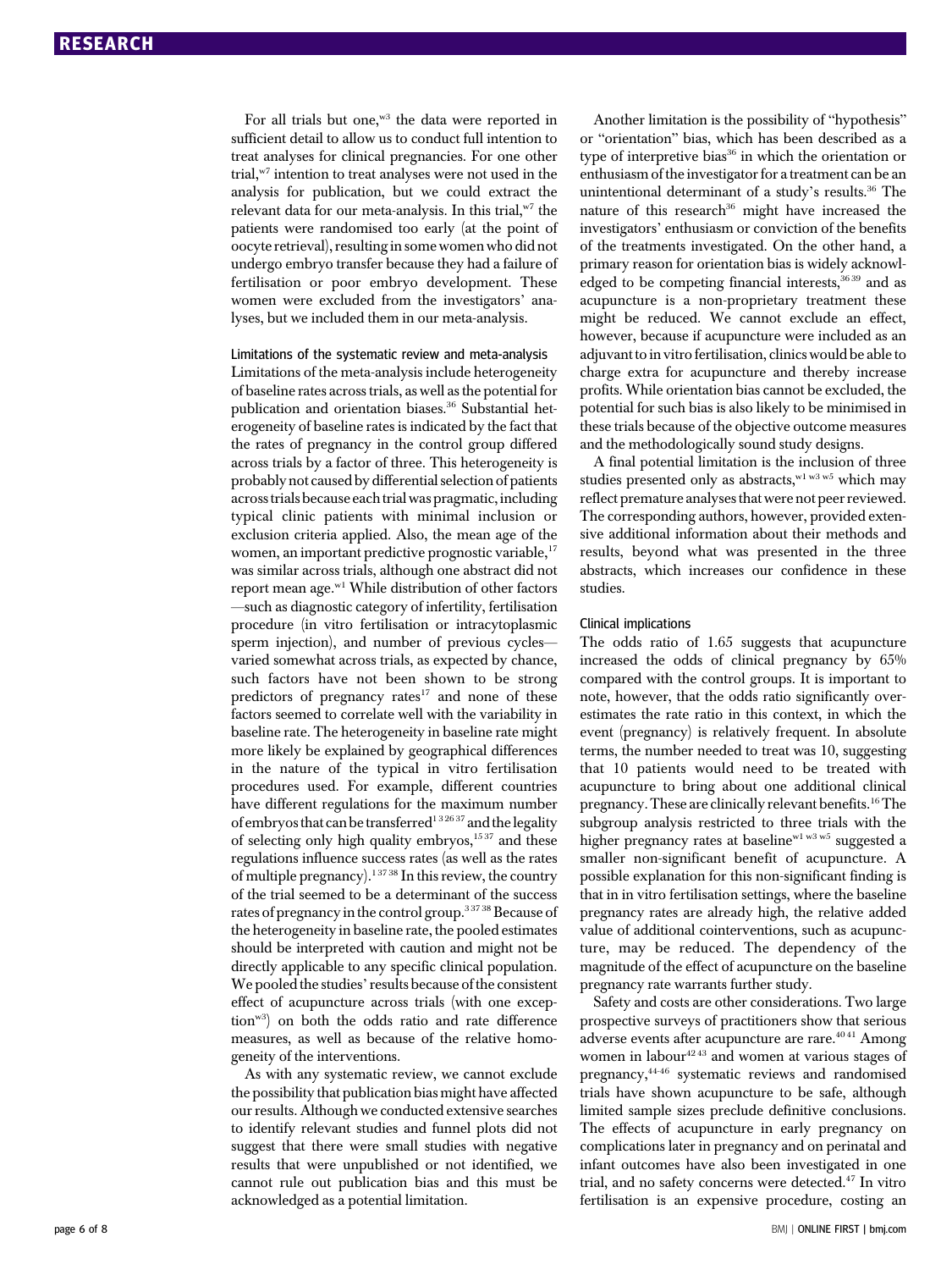| <b>Study</b>                                                                       | <b>Acupuncture Control</b><br>n/N | n/N           |                | <b>Odds ratio</b><br>(random) (95% CI) | Weight<br>$(\%)$ | <b>Odds ratio</b><br>(random) (95% CI)                        |
|------------------------------------------------------------------------------------|-----------------------------------|---------------|----------------|----------------------------------------|------------------|---------------------------------------------------------------|
| <b>Clinical pregnancy</b>                                                          |                                   |               |                |                                        |                  |                                                               |
| <b>Sham acupuncture control:</b>                                                   |                                   |               |                |                                        |                  |                                                               |
| Dieterle 2006 <sup>w2</sup>                                                        | 39/116                            | 17/109        |                |                                        | 13.89            | $2.74$ (1.44 to 5.22)                                         |
| Smith 2006 <sup>w6</sup><br>Paulus 2003 <sup>w5</sup>                              | 34/110                            | 27/118        |                |                                        | 16.11            | 1.51 (0.84 to 2.72)                                           |
| Subtotal (95% CI)                                                                  | 43/100<br>326                     | 37/100<br>327 |                |                                        | 47.19            | 17.19 1.28 (0.73 to 2.26)<br>$1.71$ $(1.10 \text{ to } 2.65)$ |
| Total events: 116 (acupuncture), 81 (control)                                      |                                   |               |                |                                        |                  |                                                               |
| Test for heterogeneity: $1^2$ =37.6%                                               |                                   |               |                |                                        |                  |                                                               |
| Test for overall effect: z=2.39, P=0.02                                            |                                   |               |                |                                        |                  |                                                               |
| No adjuvant treatment control:                                                     |                                   |               |                |                                        |                  |                                                               |
| Benson 2006 <sup>w1</sup>                                                          | 29/53                             | 22/50         |                |                                        | 10.05            | 1.54 (0.71 to 3.35)                                           |
| Domar 2006 <sup>w3</sup>                                                           | 24/81                             | 22/69         |                |                                        | 12.21            | $0.90(0.45 \text{ to } 1.80)$                                 |
| Paulus 2002 <sup>w4</sup>                                                          | 34/80                             | 21/80         |                |                                        | 13.13            | 2.08 (1.07 to 4.04)                                           |
| Westergaard 2006 <sup>w7</sup>                                                     | 70/200                            | 21/100        |                |                                        | 17.43            | $2.03(1.15 \text{ to } 3.55)$                                 |
| Subtotal (95% CI)                                                                  | 414                               | 299           |                |                                        | 52.81            | 1.60 (1.09 to 2.34)                                           |
| Total events: 157 (acupuncture), 86 (control)                                      |                                   |               |                |                                        |                  |                                                               |
| Test for heterogeneity: $1^2$ =23.2%                                               |                                   |               |                |                                        |                  |                                                               |
| Test for overall effect: z=2.41, P=0.02                                            |                                   |               |                |                                        |                  |                                                               |
| Total (95%)                                                                        | 740                               | 626           |                |                                        |                  | 100.00 1.65 (1.27 to 2.14)                                    |
| Total events: 237 (acupuncture), 167 (control)                                     |                                   |               |                |                                        |                  |                                                               |
| Test for heterogeneity: $I^2=16.0\%$                                               |                                   |               |                |                                        |                  |                                                               |
| Test for overall effect: z=3.74, P=0.0002                                          |                                   |               |                |                                        |                  |                                                               |
| <b>Ongoing pregnancy</b>                                                           |                                   |               |                |                                        |                  |                                                               |
| <b>Sham acupuncture control:</b>                                                   |                                   |               |                |                                        |                  |                                                               |
| Dieterle 2006 <sup>w2</sup>                                                        | 33/116                            | 15/109        |                |                                        | 17.83            | $2.49(1.26 \text{ to } 4.91)$                                 |
| Smith 2006 <sup>w6</sup>                                                           | 31/110                            | 22/118        |                |                                        | 21.17            | 1.71 (0.92 to 3.19)                                           |
| Paulus 2003 <sup>w5</sup>                                                          | 35/100                            | 26/100        |                |                                        | 22.24            | 1.53 (0.84 to 2.81)                                           |
| Subtotal (95% CI)                                                                  | 326                               | 327           |                |                                        | 61.24            | 1.83 (1.27 to 2.64)                                           |
| Total events: 99 (acupuncture), 63 (control)                                       |                                   |               |                |                                        |                  |                                                               |
| Test for heterogeneity: $1^2=0\%$                                                  |                                   |               |                |                                        |                  |                                                               |
| Test for overall effect: z=3.25, P=0.01                                            |                                   |               |                |                                        |                  |                                                               |
| No adjuvant treatment control:                                                     |                                   |               |                |                                        |                  |                                                               |
| Paulus 2002 <sup>w4</sup>                                                          | 26/80                             | 14/80         |                |                                        | 14.86            | 2.27(1.08 to 4.77)                                            |
| Westergaard 2006 <sup>w/</sup>                                                     | 58/200                            | 19/100        |                |                                        | 23.90            | $1.74$ (0.97 to 3.13)                                         |
| Subtotal (95% CI)                                                                  | 280                               | 180           |                |                                        | 38.76            | $1.93(1.22 \text{ to } 3.05)$                                 |
| Total events: 84 (acupuncture), 33 (control)<br>Test for heterogeneity: $I^2=0\%$  |                                   |               |                |                                        |                  |                                                               |
| Test for overall effect: z=2.80, P=0.005                                           |                                   |               |                |                                        |                  |                                                               |
|                                                                                    |                                   |               |                |                                        |                  |                                                               |
| Total (95%)                                                                        | 606                               | 507           |                |                                        |                  | 100.00 1.87 (1.40 to 2.49)                                    |
| Total events: 183 (acupuncture), 96 (control)                                      |                                   |               |                |                                        |                  |                                                               |
| Test for heterogeneity: $I^2=0\%$                                                  |                                   |               |                |                                        |                  |                                                               |
| Test for overall effect: z=4.29, P<0.0001                                          |                                   |               |                |                                        |                  |                                                               |
| <b>Live birth</b>                                                                  |                                   |               |                |                                        |                  |                                                               |
| <b>Sham acupuncture control:</b>                                                   |                                   |               |                |                                        |                  |                                                               |
| Dieterle 2006 <sup>w2</sup>                                                        | 33/116                            | 15/109        |                |                                        |                  | 22.62 2.49 (1.26 to 4.91)                                     |
| Paulus 2003 <sup>w5</sup>                                                          | 35/100                            | 26/100        |                |                                        | 28.21            | $1.53(0.84 \text{ to } 2.81)$                                 |
| Subtotal (95% CI)                                                                  | 216                               | 209           |                |                                        |                  | 50.83 1.91 (1.19 to 3.06)                                     |
| Total events: 68 (acupuncture), 41 (control)                                       |                                   |               |                |                                        |                  |                                                               |
| Test for heterogeneity: $1^2 = 8.8\%$                                              |                                   |               |                |                                        |                  |                                                               |
| Test for overall effect: $z=2.67$ , P=0.008<br>No adiuvant treatment control:      |                                   |               |                |                                        |                  |                                                               |
| Paulus 2002 <sup>w4</sup>                                                          | 26/80                             | 14/80         |                |                                        | 18.85            | 2.27 (1.08 to 4.77)                                           |
| Westergaard 2006 <sup>W/</sup>                                                     | 58/200                            | 19/100        |                |                                        |                  | 30.32 1.74 (0.97 to 3.13)                                     |
| Subtotal (95% CI)                                                                  | 280                               | 180           |                |                                        | 49.17            | $1.93(1.22 \text{ to } 3.05)$                                 |
| Total events: 84 (acupuncture), 33 (control)                                       |                                   |               |                |                                        |                  |                                                               |
| Test for heterogeneity: $I^2=0\%$                                                  |                                   |               |                |                                        |                  |                                                               |
| Test for overall effect: z=2.80, P=0.005                                           |                                   |               |                |                                        |                  |                                                               |
|                                                                                    |                                   |               |                |                                        |                  |                                                               |
| Total (95%)                                                                        | 496                               | 389           |                |                                        |                  | 100.00 1.91 (1.39 to 2.64)                                    |
| Total events: 152 (acupuncture), 74 (control)<br>Test for heterogeneity: $1^2=0\%$ |                                   |               | 0.2<br>0.5     | 2<br>5<br>1                            |                  |                                                               |
| Test for overall effect: z=3.95, P<0.0001                                          |                                   |               | <b>Favours</b> | <b>Favours</b>                         |                  |                                                               |
|                                                                                    |                                   |               | control        | acupuncture                            |                  |                                                               |

Fig 2 <sup>|</sup> Effects of acupuncture on clinical pregnancy, ongoing pregnancy, and live birth outcomes

In vitro fertilisation is lengthy, expensive, and stressful

Safe, low cost, adjuvant treatments to improve success rates would benefit patients and reduce costs

**Current evidence from methodologically sound trials** showed an odds ratio of more than 1.6 for clinical pregnancy after in vitro fertilisation with adjuvant acupuncture

On average, 10 women would need to be treated with acupuncture to bring about one additional clinical pregnancy

The magnitude of this effect depended on the baseline pregnancy rate

average of  $$12,400$  (£6300, €8480) per cycle in the United States.<sup>48</sup> If acupunctureincreasedthelikelihood of success of an individual cycle, then the need for a subsequent cycle would be reduced, and overall costs would be decreased. Even if such increases were small, and, for example, 17 patients needed to be treated with acupuncture to bring about one additional pregnancy (that is, the lowest range of our 95% confidence interval), an acupuncture cointervention may still be cost effective, considering the negligible costs of two to four sessions of acupuncture, relative to the high costs of in vitro fertilisation.

### Conclusion and future research

Although current estimates of the effects of adjuvant acupuncture on in vitro fertilisation are significant and clinically relevant, they are still somewhat preliminary. Additional randomised trials are needed to quantify findings further and investigate the relation between baseline rate of pregnancy and the efficacy of adjuvant acupuncture. Future trials should adhere to CON- $SORT$  guidelines<sup>49</sup> and guidelines developed specifically for subfertility trials<sup>14 16 35</sup> and should evaluate an acupuncture protocol similar to that first reported by Paulus and colleagues, $w<sup>4</sup>$  and suggested to have some beneficial effects, according to the trials included in this review.

We thank Laura Benzel and Don Frese, University of Maryland, Baltimore, and Jianping Liu, Beijing University of Chinese Medicine, for assistance with searching for studies. We also thank Jeanette Ezzo, Elizabeth Pradhan, Daniëlle AWM van der Windt, Susan Wieland, and Qi Zhu for useful suggestions during the preparation of the paper, and Kevin Chen for statistical support. Most importantly, we thank Stefan Dieterle, Alice Domar, Wolfgang Paulus, Caroline Smith, Alan Theall (for the Benson et al trial), and Lars Westergaard, who are all coauthors of included randomised controlled trials, for confirming and providing data related to their respective trials.

Contributors:EM and GZ determined inclusion eligibility of trials, extracted data from the trials, and assessed the methodological quality of the trials. AH provided a third assessment of the methodological quality of all the trials. EM entered and organised the data, conducted the analyses, and drafted the manuscript. EM, GZ, LU, AH, PL, BMB, and LMB all contributed to the conception and design. EM, GZ, LU, AH, PL, and LB contributed to the analysis and interpretation of data. EM, GZ, LU, AH, PL, BMB, and LMB critically revised the article for important intellectual content and approved the final version. EM is guarantor.